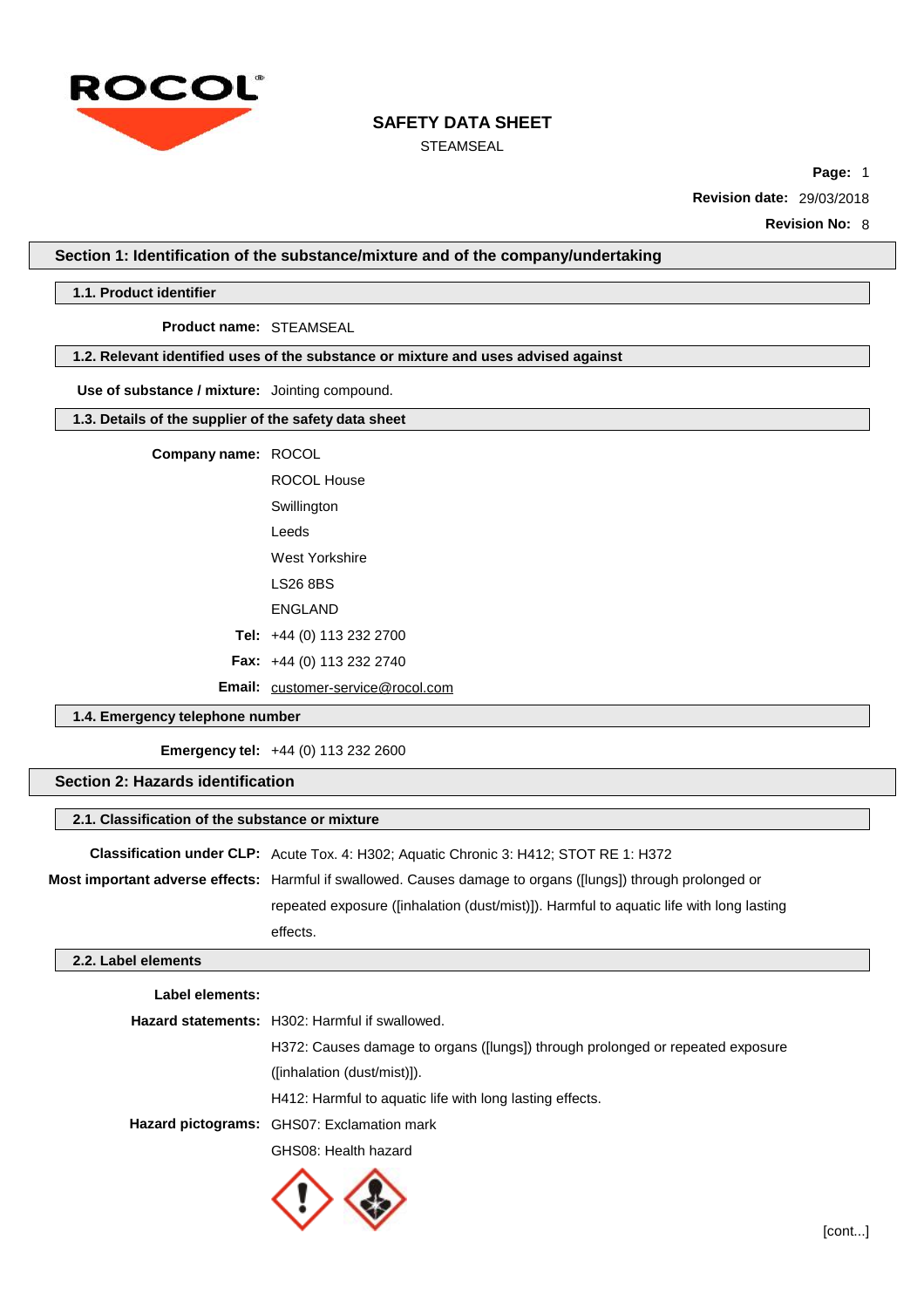# STEAMSEAL

| <b>Signal words: Danger</b> |                                                                                          |
|-----------------------------|------------------------------------------------------------------------------------------|
|                             | <b>Precautionary statements:</b> P260: Do not breathe dust/fumes/gas/mist/vapours/spray. |
|                             | P264: Wash hands thoroughly after handling.                                              |
|                             | P270: Do not eat, drink or smoke when using this product.                                |
|                             | P301+P312: IF SWALLOWED: Call a POISON CENTRE or doctor if you feel unwell.              |
|                             | P304+P340: IF INHALED: Remove person to fresh air and keep comfortable for               |
|                             | breathing.                                                                               |
|                             | P314: Get medical advice/attention if you feel unwell.                                   |
|                             | P330: Rinse mouth.                                                                       |
|                             | P271: Use only outdoors or in a well-ventilated area.                                    |
|                             | P273: Avoid release to the environment.                                                  |
|                             | P501: Dispose of contents/container to hazardous or special waste collection point.      |

**2.3. Other hazards**

**PBT:** This product is not identified as a PBT/vPvB substance.

# **Section 3: Composition/information on ingredients**

**3.2. Mixtures**

## **Hazardous ingredients:**

# MANGANESE DIOXIDE

| <b>EINECS</b>          | CAS.                                                                        | PBT/WEL                                                                      | <b>CLP Classification</b>                                                                                         | Percent   |  |  |
|------------------------|-----------------------------------------------------------------------------|------------------------------------------------------------------------------|-------------------------------------------------------------------------------------------------------------------|-----------|--|--|
| 215-202-6              | 1313-13-9                                                                   |                                                                              | Acute Tox. 4: H332; Acute Tox. 4: H302                                                                            | 30-50%    |  |  |
|                        | SILICA FLOUR - REACH registered number(s): EXEMPTED FROM REACH REGISTRATION |                                                                              |                                                                                                                   |           |  |  |
| 238-878-4              | 14808-60-7                                                                  |                                                                              | STOT RE 1: H372                                                                                                   | 10-30%    |  |  |
|                        |                                                                             | CHINA CLAY - REACH registered number(s): EXEMPTED IN ACCORDANCE WITH ANNEX 7 |                                                                                                                   |           |  |  |
| 310-194-1              | 1332-58-7                                                                   | Substance with a Community<br>workplace exposure limit.                      |                                                                                                                   | 10-30%    |  |  |
|                        |                                                                             |                                                                              | WHITE SPIRIT (CONTAINS LESS THAN 0.1% BENZENE) - REACH registered number(s): 01-2119458049-33                     |           |  |  |
| 919-446-0              | 64742-82-1                                                                  |                                                                              | Flam. Liq. 3: H226; STOT SE 3: H336;<br>Asp. Tox. 1: H304; Aquatic Chronic 2:<br>H411; STOT RE 1: H372; -: EUH066 | $1 - 10%$ |  |  |
| <b>GRAPHITE POWDER</b> |                                                                             |                                                                              |                                                                                                                   |           |  |  |
| 231-955-3              | 7782-42-5                                                                   | Substance with a Community<br>workplace exposure limit.                      |                                                                                                                   | $1 - 10%$ |  |  |

# **Section 4: First aid measures**

## **4.1. Description of first aid measures**

**Skin contact:** Wash immediately with plenty of soap and water. Obtain medical attention if soreness or

redness persists.

**Page:** 2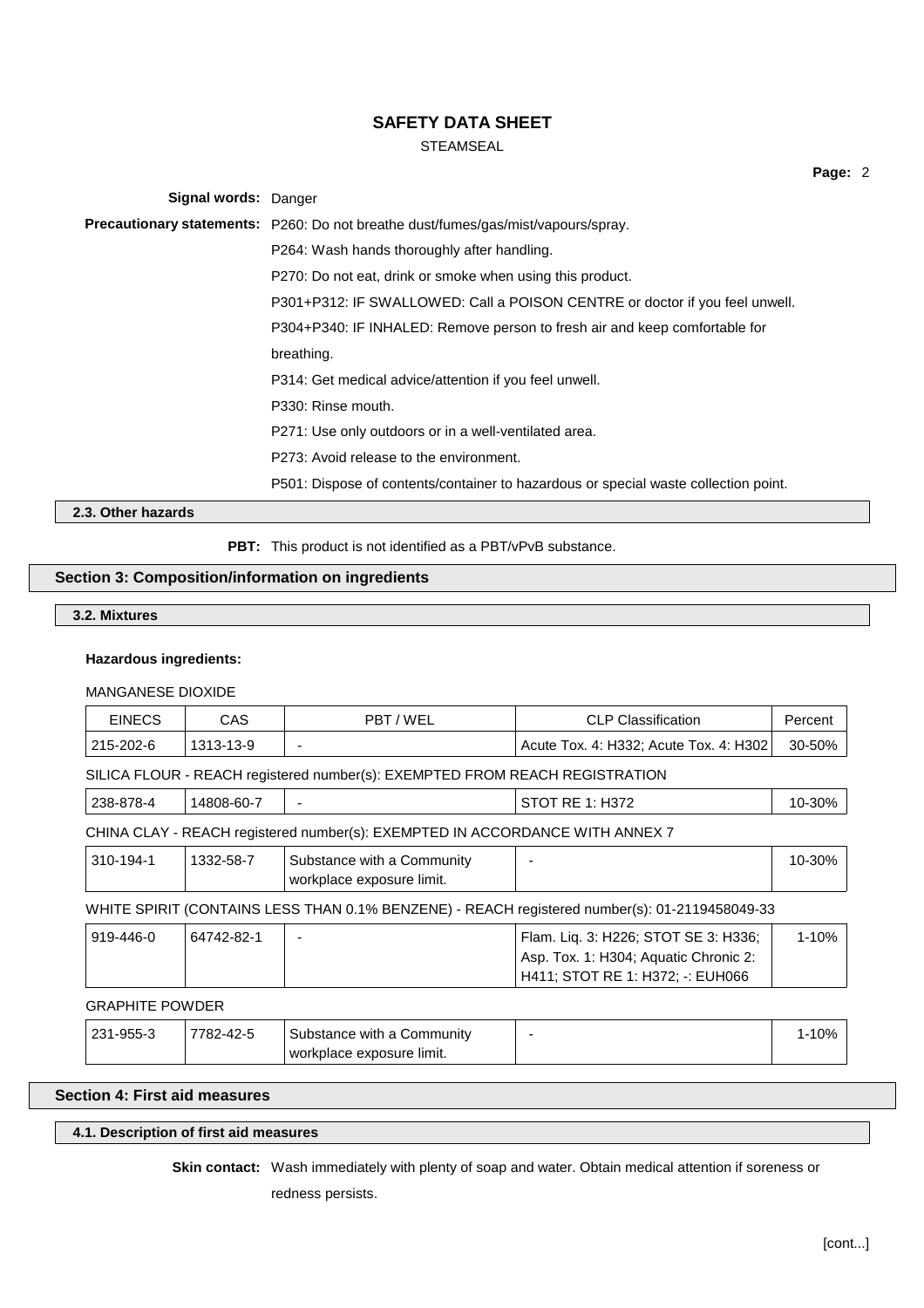#### **STEAMSEAL**

**Eye contact:** Bathe the eye with running water for 15 minutes. Transfer to hospital for specialist examination.

**Ingestion:** Wash out mouth with water. Do not induce vomiting. If conscious, give half a litre of water to drink immediately. Transfer to hospital as soon as possible.

**Inhalation:** Remove casualty from exposure ensuring one's own safety whilst doing so. Consult a doctor.

#### **4.2. Most important symptoms and effects, both acute and delayed**

**Skin contact:** There may be mild irritation at the site of contact.

**Eye contact:** There may be irritation and redness.

**Ingestion:** There may be soreness and redness of the mouth and throat. There may be difficulty swallowing. Nausea and stomach pain may occur. There may be vomiting.

**Inhalation:** Absorption through the lungs can occur causing symptoms similar to those of ingestion.

**Delayed / immediate effects:** Immediate effects can be expected after short-term exposure.

**4.3. Indication of any immediate medical attention and special treatment needed**

**Immediate / special treatment:** Not applicable.

#### **Section 5: Fire-fighting measures**

**5.1. Extinguishing media**

**Extinguishing media:** Suitable extinguishing media for the surrounding fire should be used.

#### **5.2. Special hazards arising from the substance or mixture**

**Exposure hazards:** In combustion emits toxic fumes.

**5.3. Advice for fire-fighters**

**Advice for fire-fighters:** Wear self-contained breathing apparatus. Wear protective clothing to prevent contact

with skin and eyes.

## **Section 6: Accidental release measures**

## **6.1. Personal precautions, protective equipment and emergency procedures**

**Personal precautions:** Refer to section 8 of SDS for personal protection details. Do not create dust. Mark out the contaminated area with signs and prevent access to unauthorised personnel. If outside do not approach from downwind.

#### **6.2. Environmental precautions**

**Environmental precautions:** Do not discharge into drains or rivers.

#### **6.3. Methods and material for containment and cleaning up**

**Clean-up procedures:** Transfer to a closable, labelled salvage container for disposal by an appropriate method.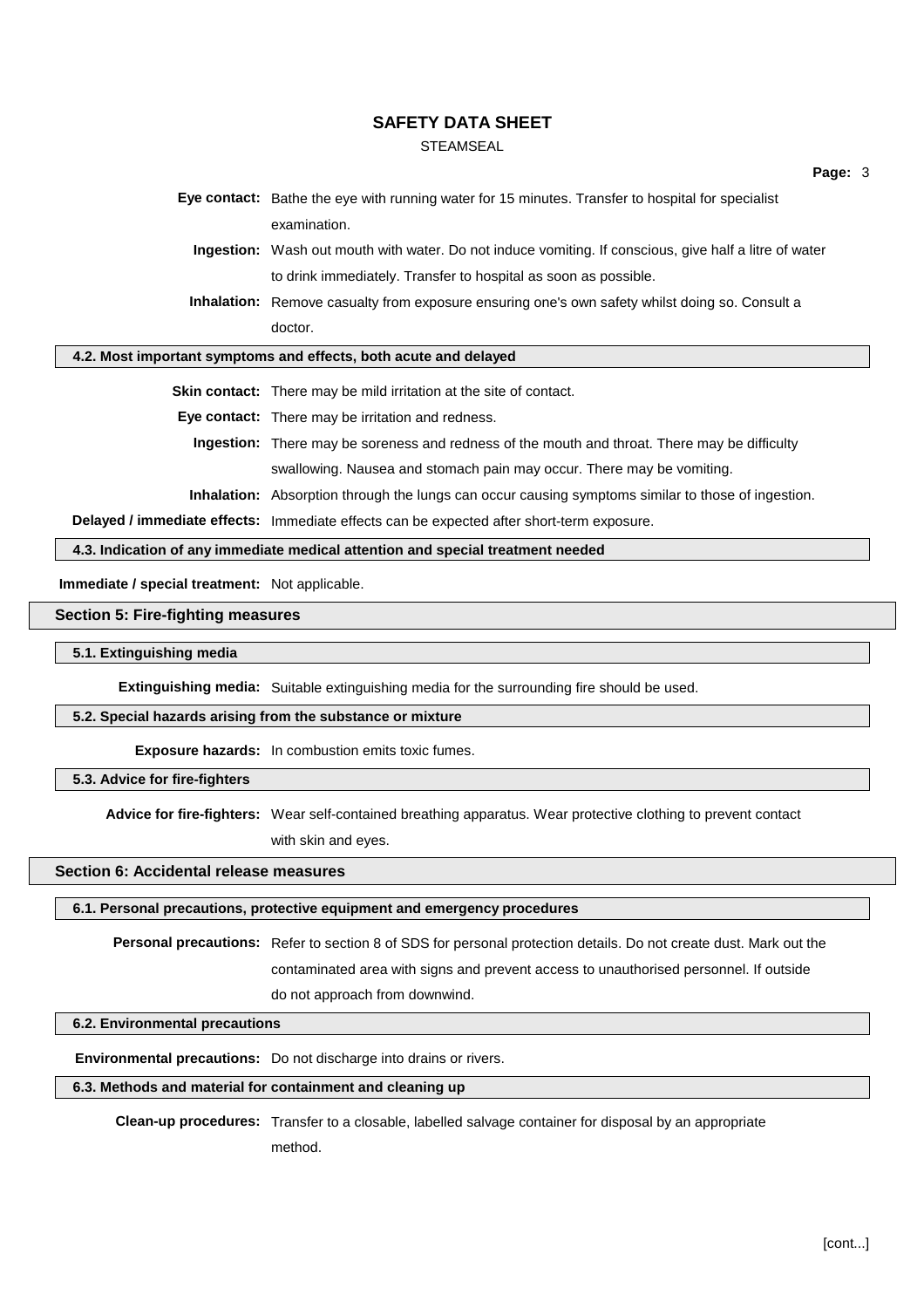# **STEAMSEAL**

**Page:** 4

#### **6.4. Reference to other sections**

**Reference to other sections:** Refer to section 8 of SDS.

# **Section 7: Handling and storage**

#### **7.1. Precautions for safe handling**

**Handling requirements:** Ensure there is sufficient ventilation of the area. Avoid the formation or spread of dust in

the air. Avoid direct contact with the substance.

## **7.2. Conditions for safe storage, including any incompatibilities**

**Storage conditions:** Store in a cool, well ventilated area. Keep container tightly closed.

**Suitable packaging:** Must only be kept in original packaging.

**7.3. Specific end use(s)**

**Specific end use(s):** No data available.

## **Section 8: Exposure controls/personal protection**

**8.1. Control parameters**

#### **Hazardous ingredients:**

### **MANGANESE DIOXIDE**

|              | Workplace exposure limits: |                          | Respirable dust         |              |
|--------------|----------------------------|--------------------------|-------------------------|--------------|
| <b>State</b> | 8 hour TWA                 | 15 min. STEL             | 8 hour TWA              | 15 min. STEL |
| EU           | -                          | $\overline{\phantom{0}}$ | $0.05 \,\mathrm{mg/m3}$ |              |

## **SILICA FLOUR**

| $14.011977 \cdot \text{A} \cdot \text{A} \cdot \text{A} \cdot \text{A} \cdot \text{A} \cdot \text{A} \cdot \text{A} \cdot \text{A} \cdot \text{A} \cdot \text{A} \cdot \text{A} \cdot \text{A} \cdot \text{A} \cdot \text{A} \cdot \text{A} \cdot \text{A} \cdot \text{A} \cdot \text{A} \cdot \text{A} \cdot \text{A} \cdot \text{A} \cdot \text{A} \cdot \text{A} \cdot \text{A} \cdot \text{A} \cdot \text{A} \cdot \text{A} \cdot \text{A} \cdot \text{A} \cdot \text{A} \$ |  |  |  |  |
|---------------------------------------------------------------------------------------------------------------------------------------------------------------------------------------------------------------------------------------------------------------------------------------------------------------------------------------------------------------------------------------------------------------------------------------------------------------------------------|--|--|--|--|

## **WHITE SPIRIT (CONTAINS LESS THAN 0.1% BENZENE)**

UK | 100 ppm / 575 mg/m3 | 125 ppm / 720 mg/m3

#### **DNEL/PNEC Values**

#### **Hazardous ingredients:**

#### **WHITE SPIRIT (CONTAINS LESS THAN 0.1% BENZENE)**

| $\tau_\mathsf{VDE}$ | Exposure   | Value              | Population     | Effect   |
|---------------------|------------|--------------------|----------------|----------|
| <b>DNEL</b>         | Inhalation | $330 \text{ mg/m}$ | <b>Workers</b> | Systemic |
| <b>DNEL</b>         | Dermal     | 44 mg/kg bw/day    | Workers        | Systemic |

## **8.2. Exposure controls**

**Engineering measures:** Ensure there is sufficient ventilation of the area.

**Respiratory protection:** Respiratory protection not normally required for normal use in well ventilated areas. Suitable mask if dust/fumes present in significant quantities. Respiratory protective device with particle filter. Particle filter class P2SL (EN143). Gas/vapour filter, type A: organic vapours (EN141). [cont...]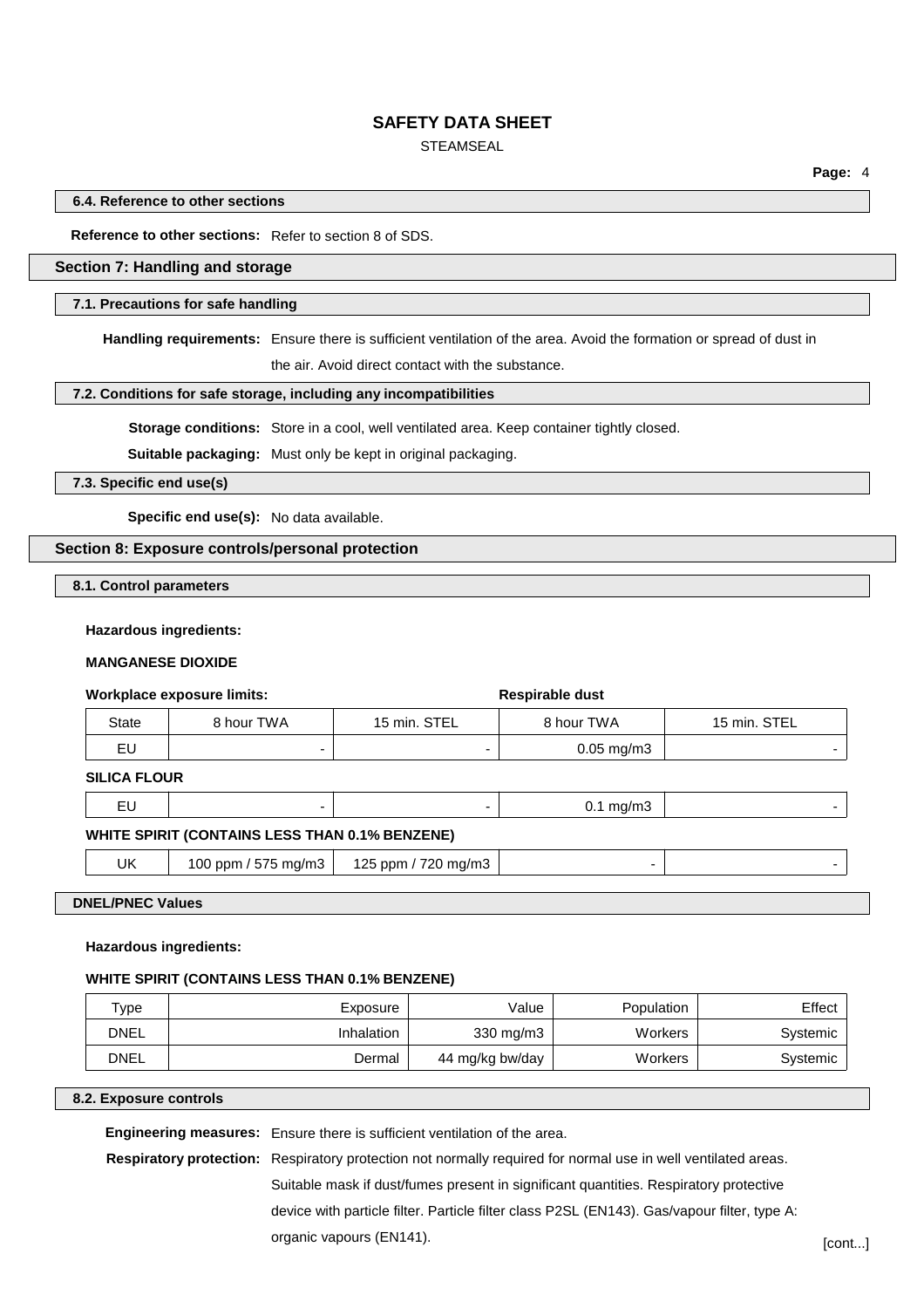# STEAMSEAL

**Hand protection:** Protective gloves. Nitrile gloves.

**Eye protection:** Safety glasses with side-shields. Ensure eye bath is to hand.

**Skin protection:** Protective clothing.

**Environmental:** No data available

## **Section 9: Physical and chemical properties**

#### **9.1. Information on basic physical and chemical properties**

| <b>Colour:</b> Dark brown<br><b>Odour:</b> Perceptible odour<br><b>Evaporation rate: Negligible</b>   |  |
|-------------------------------------------------------------------------------------------------------|--|
|                                                                                                       |  |
|                                                                                                       |  |
|                                                                                                       |  |
| <b>Oxidising:</b> Non-oxidising (by EC criteria)                                                      |  |
| <b>Solubility in water: Insoluble</b>                                                                 |  |
| <b>Viscosity:</b> Highly viscous                                                                      |  |
| <b>Boiling point/range °C:</b> No data available.<br><b>Melting point/range°C:</b> No data available. |  |
| <b>Flammability limits %: lower:</b> No data available.<br><b>upper:</b> No data available.           |  |
| Part.coeff. n-octanol/water: No data available.<br><b>Flash point °C:</b> $>93$                       |  |
| Autoflammability <sup>o</sup> C: > 200<br>Vapour pressure: No data available.                         |  |
| <b>Relative density: 1.86</b><br>$pH:$ Approx. 7                                                      |  |
| <b>VOC g/l:</b> $30g/kg$                                                                              |  |

**9.2. Other information**

**Other information:** No data available.

# **Section 10: Stability and reactivity**

**10.1. Reactivity**

**Reactivity:** Stable under recommended transport or storage conditions.

**10.2. Chemical stability**

**Chemical stability:** Stable under normal conditions.

## **10.3. Possibility of hazardous reactions**

**Hazardous reactions:** Hazardous reactions will not occur under normal transport or storage conditions.

Decomposition may occur on exposure to conditions or materials listed below.

**10.4. Conditions to avoid**

**Conditions to avoid:** Heat.

**10.5. Incompatible materials**

**Materials to avoid:** Strong oxidising agents. Strong acids.

**10.6. Hazardous decomposition products**

**Haz. decomp. products:** In combustion emits toxic fumes.

[cont...]

**Page:** 5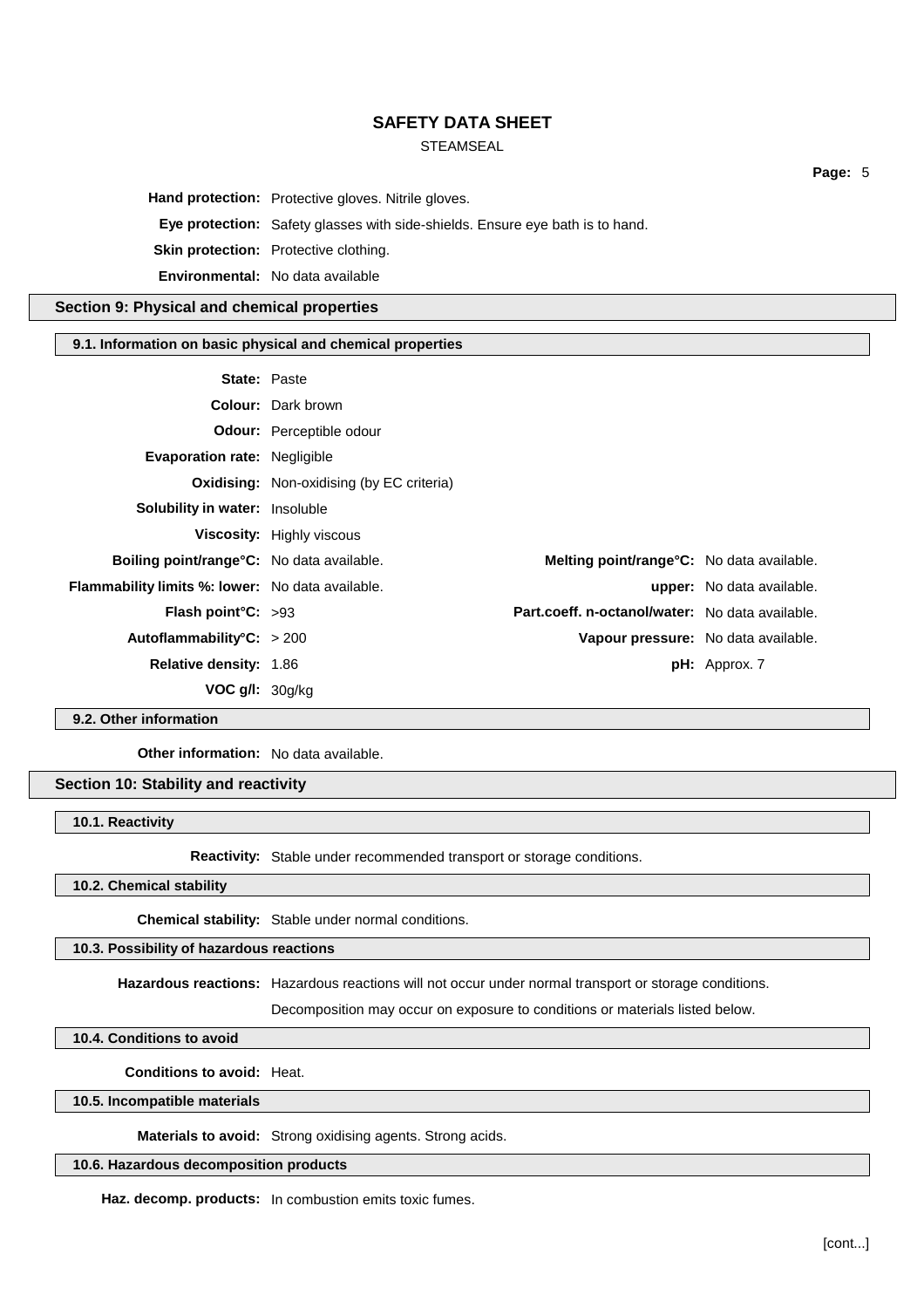# STEAMSEAL

**Page:** 6

## **Section 11: Toxicological information**

## **11.1. Information on toxicological effects**

## **Hazardous ingredients:**

#### **MANGANESE DIOXIDE**

| ORL | <b>RAT</b> | LD50 | $-3478$ | mg/kg |
|-----|------------|------|---------|-------|
| SCL | <b>MUS</b> | LD50 | 422     | mg/kg |

#### **WHITE SPIRIT (CONTAINS LESS THAN 0.1% BENZENE)**

| DERMAL <sup>'</sup> | <b>RAT</b> | LD50    | > 3400 | ∣ mg/kg |
|---------------------|------------|---------|--------|---------|
| <b>ORAL</b>         | <b>RAT</b> | LD50    | >15000 | ∣ mg/kg |
| <b>VAPOURS</b>      | <b>RAT</b> | 4H LC50 | >13100 | g       |

## **Relevant hazards for product:**

| Hazard                      | Route      | Basis                 |
|-----------------------------|------------|-----------------------|
| Acute toxicity (ac. tox. 4) | <b>ING</b> | Hazardous: calculated |
| STOT-repeated exposure      |            | Hazardous: calculated |

#### **Symptoms / routes of exposure**

**Skin contact:** There may be mild irritation at the site of contact.

**Eye contact:** There may be irritation and redness.

**Ingestion:** There may be soreness and redness of the mouth and throat. There may be difficulty

swallowing. Nausea and stomach pain may occur. There may be vomiting.

**Inhalation:** Absorption through the lungs can occur causing symptoms similar to those of ingestion.

**Delayed / immediate effects:** Immediate effects can be expected after short-term exposure.

## **Section 12: Ecological information**

**12.1. Toxicity**

#### **Hazardous ingredients:**

## **CHINA CLAY**

| ' ALGAE        | 72H IC50 | $> 1000$   mg/l |  |
|----------------|----------|-----------------|--|
| <b>DAPHNIA</b> | 48H EC50 | > 1000   mg/l   |  |
| <b>FISH</b>    | 96H LC50 | $> 1000$   mg/l |  |

#### **12.2. Persistence and degradability**

**Persistence and degradability:** Biodegradable in part only.

## **12.3. Bioaccumulative potential**

**Bioaccumulative potential:** No bioaccumulation potential.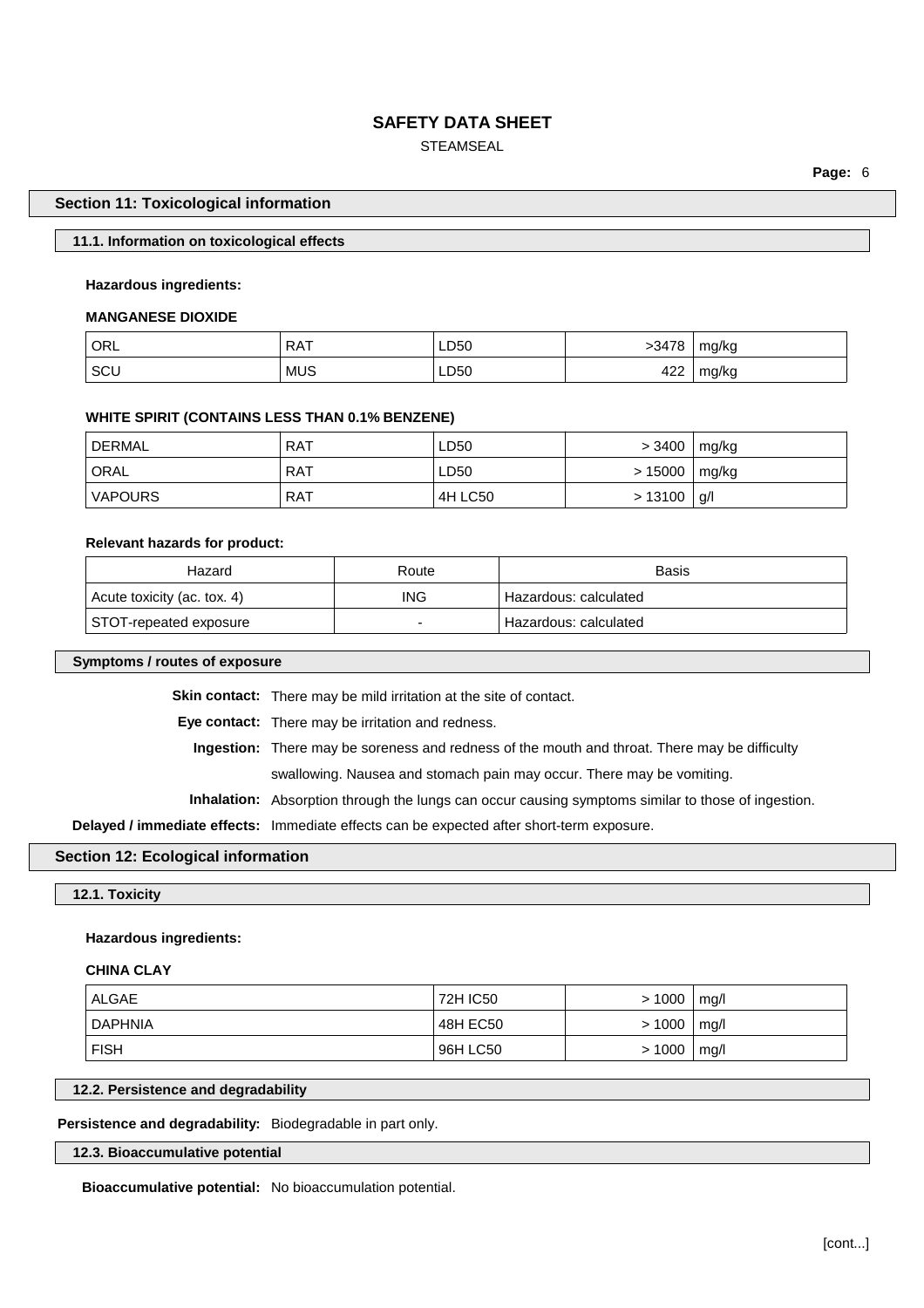# **STEAMSEAL**

## **12.4. Mobility in soil**

**Mobility:** Non-volatile. Absorbed only slowly into soil.

# **12.5. Results of PBT and vPvB assessment**

**PBT identification:** This product is not identified as a PBT/vPvB substance.

## **12.6. Other adverse effects**

**Other adverse effects:** Harmful to aquatic organisms.

#### **Section 13: Disposal considerations**

**13.1. Waste treatment methods**

|                                               | <b>Disposal operations:</b> Transfer to a suitable container and arrange for collection by specialised disposal      |
|-----------------------------------------------|----------------------------------------------------------------------------------------------------------------------|
|                                               | company.                                                                                                             |
| <b>Recovery operations:</b> No data available |                                                                                                                      |
| <b>Waste code number:</b> $080409$            |                                                                                                                      |
|                                               | <b>Disposal of packaging:</b> Dispose of in a regulated landfill site or other method for hazardous or toxic wastes. |
|                                               | <b>NB:</b> The user's attention is drawn to the possible existence of regional or national                           |
|                                               | regulations regarding disposal.                                                                                      |

#### **Section 14: Transport information**

**Transport class:** This product does not require a classification for transport.

#### **Section 15: Regulatory information**

**15.1. Safety, health and environmental regulations/legislation specific for the substance or mixture**

**Specific regulations:** No data available

#### **15.2. Chemical Safety Assessment**

**Chemical safety assessment:** A chemical safety assessment has not been carried out for the substance or the mixture by the supplier.

## **Section 16: Other information**

# **Other information Other information:** This safety data sheet is prepared in accordance with Commission Regulation (EU) No 2015/830. Compiled in accordance with REACH. **Phrases used in s.2 and s.3:** EUH066: Repeated exposure may cause skin dryness or cracking. H226: Flammable liquid and vapour. H302: Harmful if swallowed. H304: May be fatal if swallowed and enters airways. H332: Harmful if inhaled. H336: May cause drowsiness or dizziness. H372: Causes damage to organs ({{{0|||message=<or state all organs affected, if